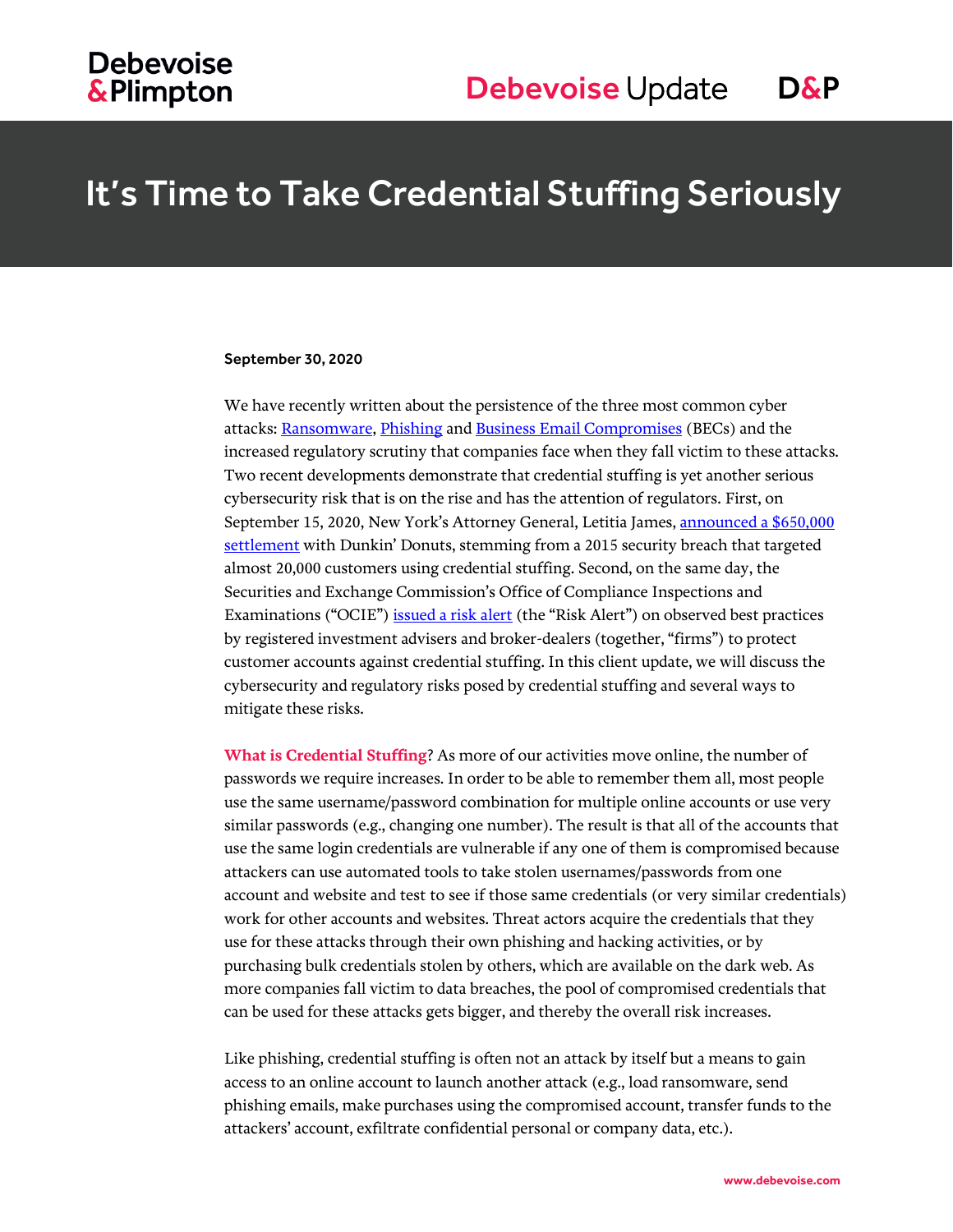### **Debevoise** & Plimpton

**The Dunkin' Case**. In September 2019, the New York Attorney General filed a suit against Dunkin' Brands, Inc. (the franchisor of Dunkin' Donuts). The Complaint alleged failures of Dunkin' to undertake appropriate actions to investigate, notify and remediate in the aftermath of a series of credential stuffing attacks that allowed criminals to gain access to 10s of thousands of Dunkin's customer accounts. The attackers made purchases using the customers' DD cards and also sold those DD cards online.

In addition to the payment, the settlement requires Dunkin' to provide refunds for unauthorized use of DD cards. Dunkin' must also maintain safeguards to protect against similar attacks in the future and follow incident response procedures when an attack occurs.

According to the AG's press release, Dunkin' was repeatedly alerted to attackers' ongoing attempts to log in to customer accounts, but Dunkin' failed to (i) conduct an investigation into the attacks, (ii) identify other customer accounts that had been compromised, (iii) determine what customer information had been acquired or funds had been stolen, (iv) protect the nearly 20,000 customers that it knew had been impacted in the attacks, (v) reset the account passwords to prevent further unauthorized access and (vi) freeze the compromised DD cards.

It is important to note this case arose before the New York SHIELD Act came into effect and so was brought under the state's general consumer protection laws—not focusing directly on substantive shortfalls in cybersecurity but alleging that Dunkin deceived consumers by making misrepresentations about the security of their personal information. All states have similar powers to take enforcement action against deceptive practices, as does the FTC. There is also an "unfairness" prong to these consumer protection statutes, which regulators have sometimes relied on to allege substantive security shortcomings. The FTC has also relied on the Privacy Rule and the Safeguards Rule of the Gramm–Leach–Bliley Act to brin[g an enforcement action](https://news.bloomberglaw.com/tech-and-telecom-law/cybersecurity-enforcers-wake-up-to-unauthorized-computer-access-via-credential-stuffing) for failing to take steps to prevent credential stuffing.

**Credential Stuffing and Breach Notification**. An additional claim by the AG was that Dunkin' violated New York's breach notification laws by failing to alert affected customers. Companies have questioned whether a credential stuffing attack is really "their" breach for notification purposes when the misused credentials were stolen from another company in a prior incident. Whether a successful credential stuffing attack triggers breach notification obligations is a complicated question. Some state laws treat login credentials themselves as personal data, and if the credentials are used to log in to the client's system, that may trigger notification obligations, depending on the state and what data was accessed from the account. Similar issues arise under the GDPR where it is at least questionable whether a successful credential stuffing attack, in and of itself, always involves a "breach of security" sufficient to potentially trigger notification.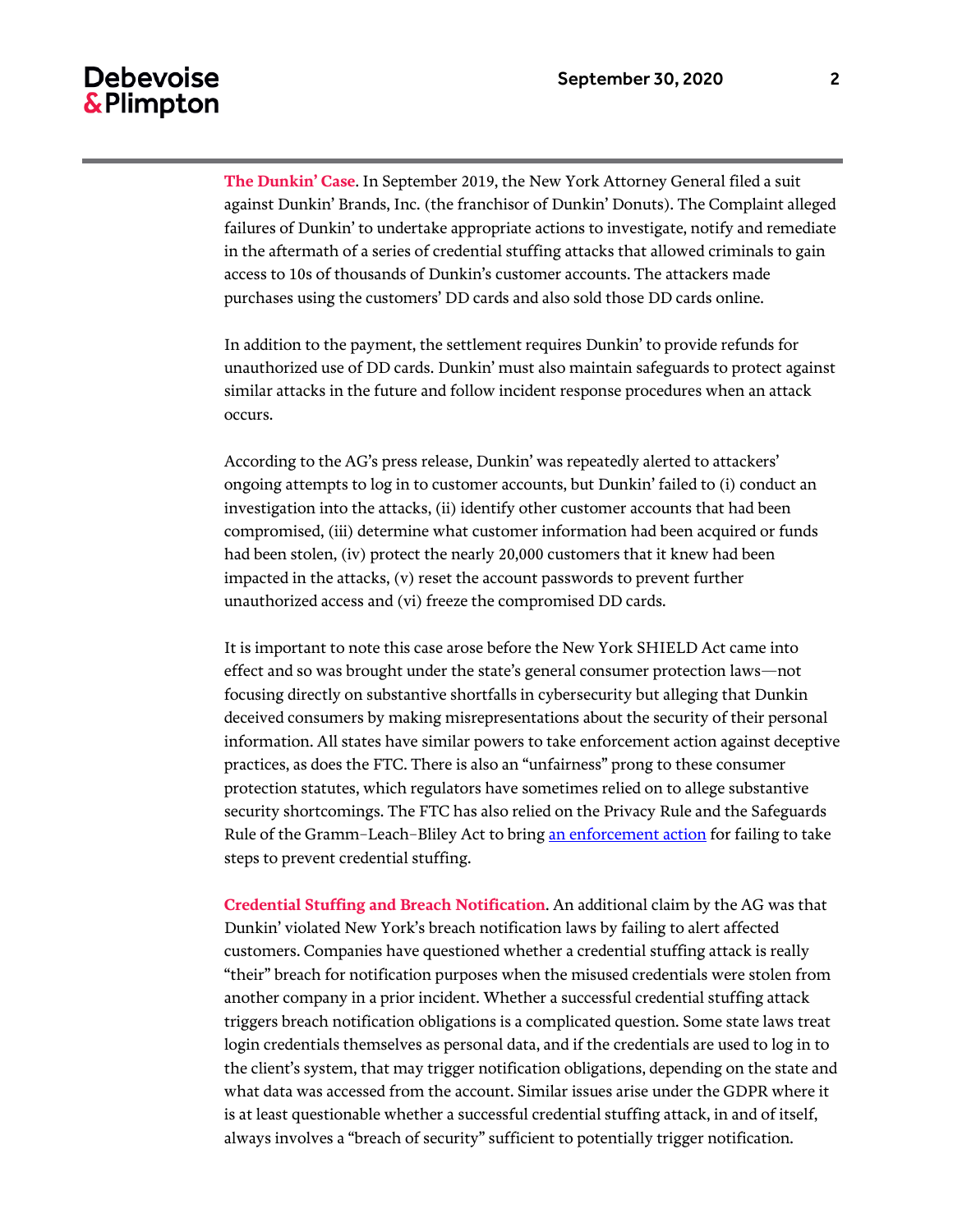# **Debevoise** & Plimpton

For federal and state laws in the U.S., Debevoise has developed a tool to help companies quickly assess their breach notification obligations. Clients who are interested in joining the small group of companies that are beta testing the [Debevoise Data Portal,](https://www.debevoisedataportal.com/) please contact us at [dataportal@debevoise.com](mailto:dataportal@debevoise.com) for more information.

**Ways to Reduce Risk of Credential Stuffing**. The AG's press release in the Dunkin' case notes that New York's safeguards law—General Business Law § 899-bb—requires that businesses maintain reasonable safeguards to protect New York residents' private information and that these safeguards should include appropriate measures to mitigate risks associated with credential stuffing including:

- Conducting a reasonable investigation to identify customers impacted in a credential stuffing attack; and
- Taking appropriate action to protect those impacted customers such as resetting customers' passwords, freezing customers' accounts or alerting customers to a compromised account.

In its Risk Alert, OCIE observed an increase in credential stuffing attacks against registrants. OCIE emphasized that firms should remain vigilant and proactive in their efforts, and it encouraged firms to consider their current practices and systems, review their policies and programs and make any necessary updates taking into account the observed best practices highlighted below.

Periodic Review of Password Requirements: OCIE recommends that firms periodically review and update their password requirements to ensure that both customer and employee passwords are consistent with industry standards for strength, length, type and frequency of changing passwords.

Multifactor Authentication ("MFA"): MFA involves using more than one verification method to authenticate the person seeking to log in to an account such as requiring (in addition to a username and password) a code that is sent by email or text to a verified email address or phone number. The code can also be obtained through an app such as RSA SecureID, Duo or Google Authenticator. MFA does not, however, resolve all credential stuffing risks. Customers often do not alert firms of changes in their second factor email address or phone number. In addition, MFA may be more suitable for remote access to employee accounts than customer accounts given the additional time it can add to the log-in process. To reduce this friction, firms may instead consider using a modified MFA, where the second factor is only required when a user logs in from a new device or fails more than one log-in attempt. Similarly, MFA can be enabled for only certain accounts (e.g., funds transfers, upgrading subscription services, etc.) or for entering areas of accounts that may disclose individuals' personal information.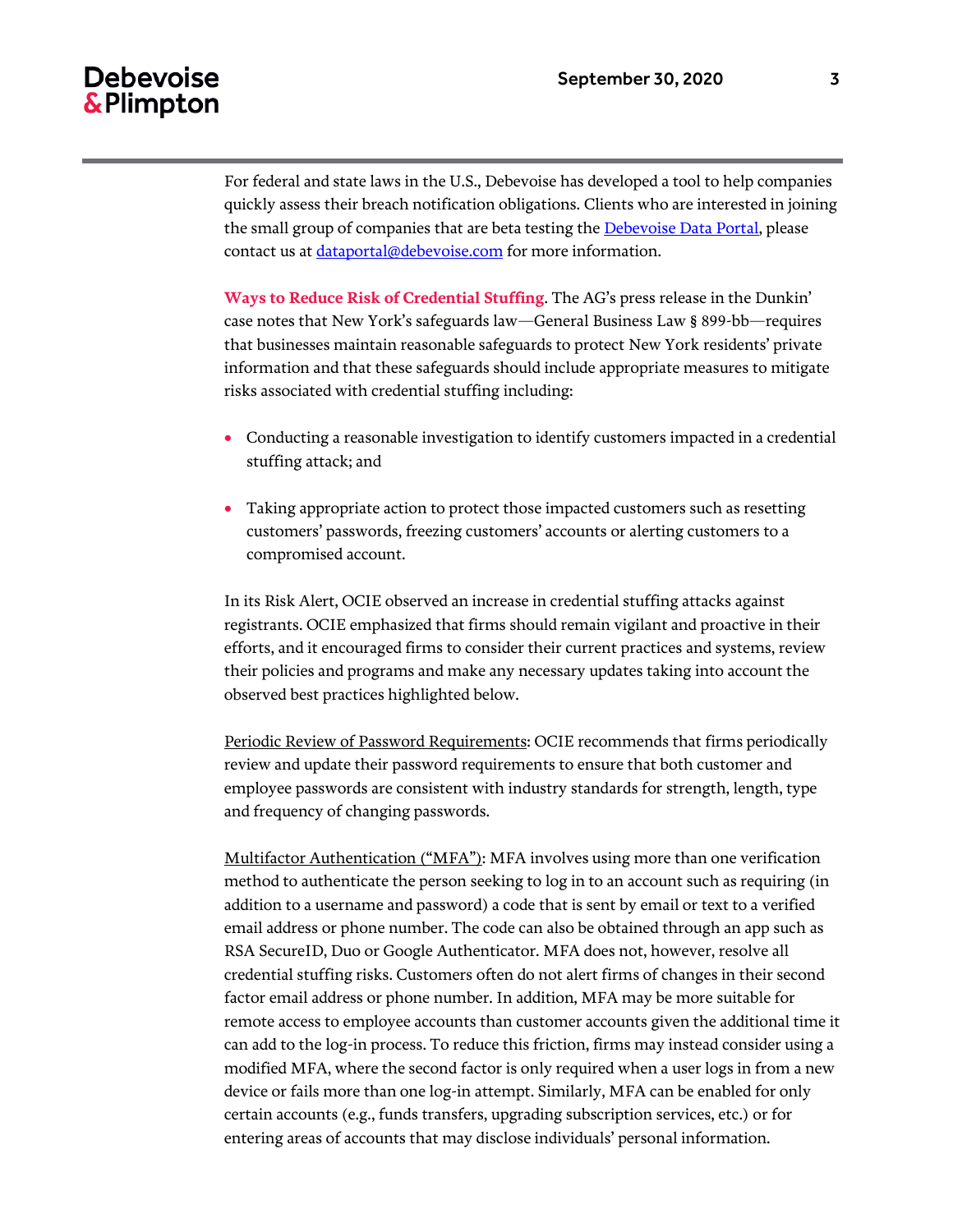# **Debevoise** & Plimpton

Finally, while not possible in many cases, those wanting to go even further could consider moving towards a "passwordless" authentication model, relying on a "possession factor" (e.g., an email address, telephone number, device etc. known to be associated with a specific individual) or an "inherent factor" (typically biometrics such as voice signature). While passwordless models create new challenges (e.g., legal requirements for the collection and use of biometric data), they can significantly reduce the risk of credential stuffing risk in the right circumstances.

Completely Automated Public Turing test to tell Computers and Humans Apart ("CAPTCHA"): To combat automated scripts used in credential stuffing attacks, OCIE observed the use of some form of CAPTCHA, which requires users to perform a task that is relatively easy for humans, but is hard for bots (e.g., identifying a particular object within a grid of pictures, or wavy letters that appear against a background of noise). This too is often limited to situations where customers log in from a new device or enter an incorrect password more than once. With CAPTCHA solutions becoming more advanced as time goes on, companies may want to periodically review whether the their CAPTCHA solution remains in step with market practice and is configured to operate in a way proportionate to the company's risk of credential stuffing. That said, even the most sophisticated CAPTCHA solutions can struggle to tackle the risk of crowd sourced CAPTCHA puzzle solving where attackers pay humans to solve them and help attackers fly under the radar.

Technical Login Controls: These include monitoring for a higher-than-usual number of log-in attempts over a given time period, freezing account access after a certain number of unsuccessful log-in attempts and use of Web Application Firewalls that can detect and inhibit credential stuffing attacks. Other measures include controls that prevent damage in the event an account is taken over such as access controls and the need for additional authentications for funds transfers.

Dark Web Monitoring and Password Testing: This involves hiring a vendor to search the dark web for lists of leaked user IDs and passwords and perform tests to see whether current user accounts are susceptible to credential stuffing attacks. Additionally, companies can use lists of commonly breached passwords to create password "blacklists" to prevent weak passwords being used.

**Conclusion**. Credential stuffing attacks are not new, but unfortunately (like phishing, ransomware and BECs), they are becoming more sophisticated and resulting in more damage. Regulators recognize these developments, and they expect firms and companies alike to "own" these attacks and fight back hard. Using more of the tools at their disposal, regulators seem increasingly ready to hold companies and firms accountable for not effectively combating credential stuffing.